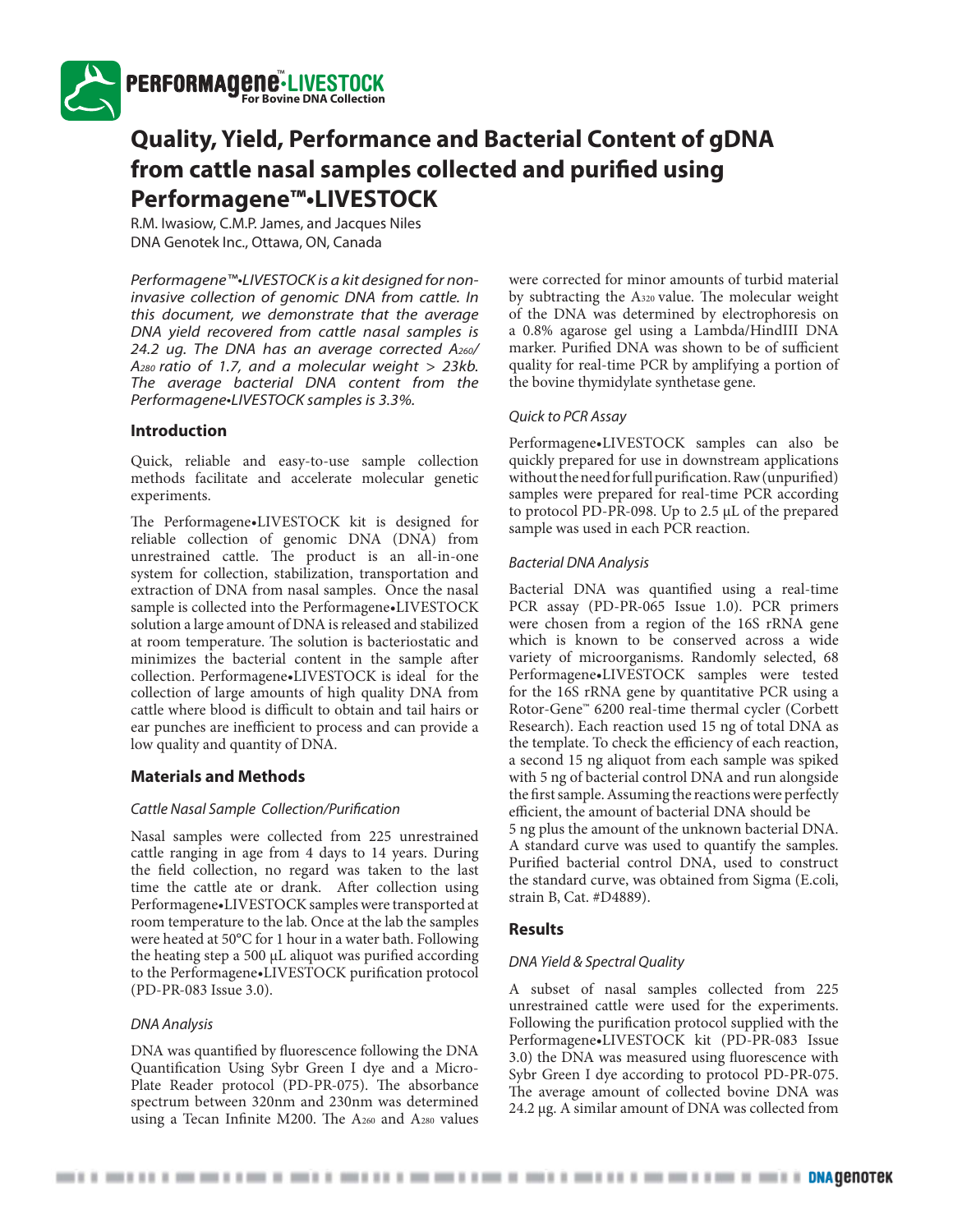

different breeds (Table 1). A yield scatter plot (Figure 1) demonstrates the yield distribution based on animal age. The purity of the recovered DNA was assessed by the corrected A260/A280 ratio. Absorbance at wavelengths 260 nm, 280 nm, and 320 nm was measured. The absorbance at wavelength of 320 nm which corresponds to presence of turbid (insoluble) material was subtracted from the A260 and A280 values before calculating the A260/A280 ratio. The average A260/A280 ratio for 68 randomly selected bovine samples was 1.7. The quality of the samples was further assessed by running 10 randomly selected purified samples on an agarose gel (Figure 2). Using a Lamda-HindIII ladder we were able to demonstrate that the purified DNA had a molecular weight >23kb.

| <b>Breed of Cattle</b> | Average amount of Total DNA (μg) |
|------------------------|----------------------------------|
| Holstein               | 24.0                             |
| Hereford               | 31.2                             |
| <b>Brown Swiss</b>     | 15.9                             |
| Simmental              | 21 Q                             |

Table 1: Average amount of DNA collected from 4 different bovine breeds.



Figure 1: Scatter plot of DNA yield from 225 cattle (85 calves and 140 adults). The average amount of DNA is shown by the red line, calves = 31  $\mu$ g, adults = 20.1  $\mu$ g, total = 24.2  $\mu$ g.



Figure 2: Agarose gel electrophoresis (0.8% agarose, 90 V, 60 min) of DNA from 10 bovine samples purified within 72 hours of sample collection. A Lambda-HindIII digest was used as a marker in Lane 1.

The purified DNA was shown to be of sufficient quality for use in real-time PCR assays by amplifying a section of the bovine thymidylate synthetase gene. Both calf and cow samples successfully amplified 100% of the time (Figure 3).



Figure 3: Real-time PCR analysis of cattle samples. Curves represent successful amplification of the bovine thymidylate synthetase gene. Blue lines represent DNA collected from calves < 6 month old. Green lines represent DNA collected from cattle > 6 month old. Black lines are no template controls.

#### Quick to PCR Assay

In order to streamline sample processing, Performagene•LIVESTOCK samples can be quickly prepared for downstream applications such as realtime PCR through the use of Performagene Direct reagent (PG-L2). An aliquot of the same samples that were purified in the above experiments were also processed using reagent PG-L2 according to protocol PD-PR-098. The prepared samples were used in a real-time PCR assay which amplified a portion of the bovine thymidylate synthetase gene. All of the tested samples amplified successfully (Figure 4).